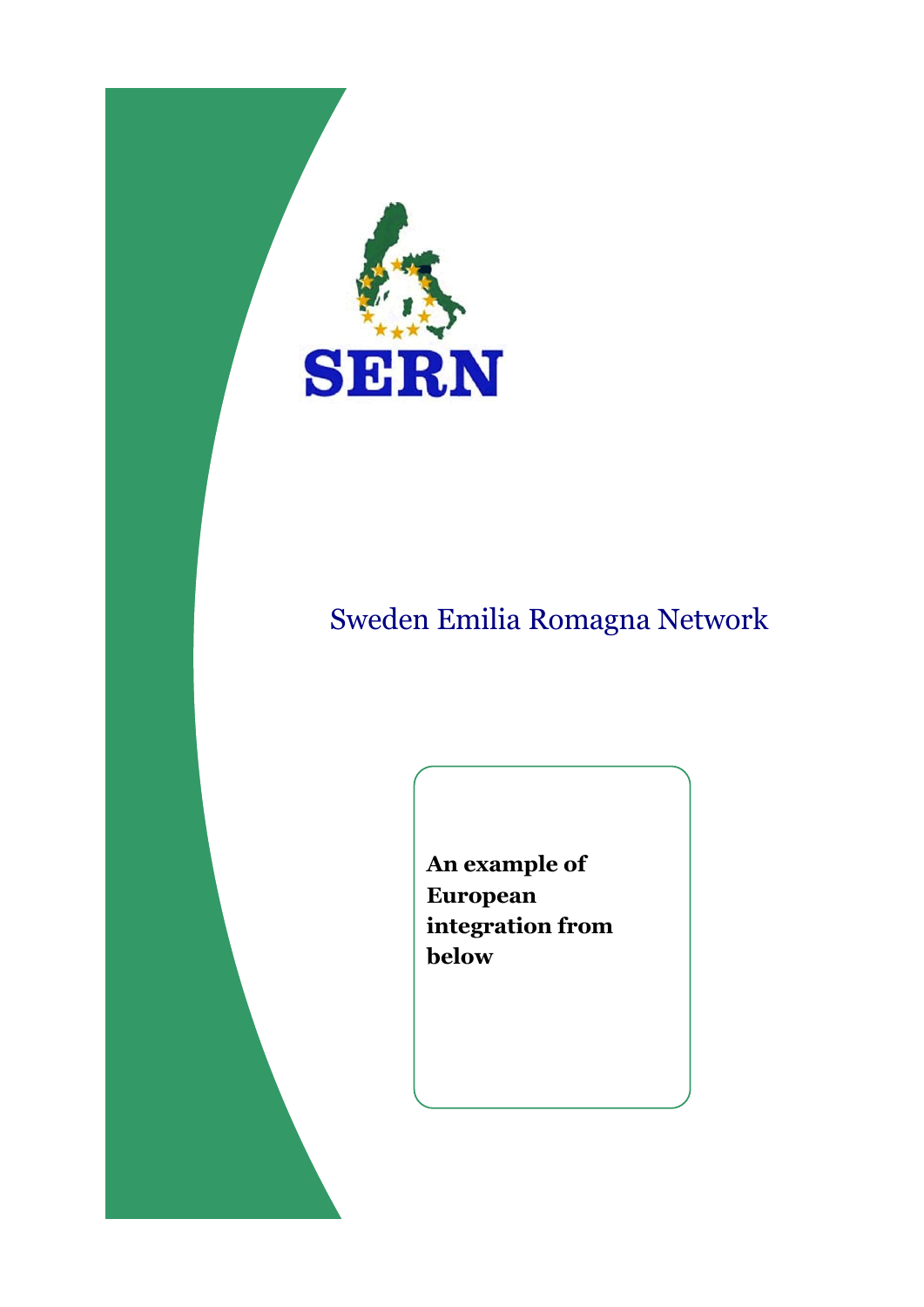# WHAT IS SERN



SERN is the acronym for Sweden Emilia Romagna Network. It is a non profit organisation founded in January 2005 with the objective of developing in a structural way the relations between the local and regional authorities in Sweden and Italy, in particular in the Emilia-Romagna area.

SERN has three main specificities:

- 1) it is the only bilateral network in the Europe that brings together actors from the Northern and Southern part of the Union.
- 2) It is a multilevel network where different levels of government interact and collaborate
- 3) It is a network open to the civil society and to the private actors

SERN aims at creating long-term dynamics of cooperation among the areas involved by:

- fostering economic links and interdependence
- exchanging best practices in local policy-making
- exchanging information, know-how and people

#### **HOW DO WE WORK**

The approach that has been developed in the first years of activity has been centred on

the role of local authorities as key nodes of the network both in the transnational work and locally for the involvement of the actors interested in actively engaging themselves in international relations (educational institutions, NGOs/civil society and business actors).

An effective circulation of information and the development of clearly set out processes through which organising the activities, have allowed SERN to expand rapidly (from 28 members in January 2005 to 55 members in January 2009) and to develop a wide range of activities in five priority areas : **education, environment, entrepreneurship, social polices, tourism**.

king out of the I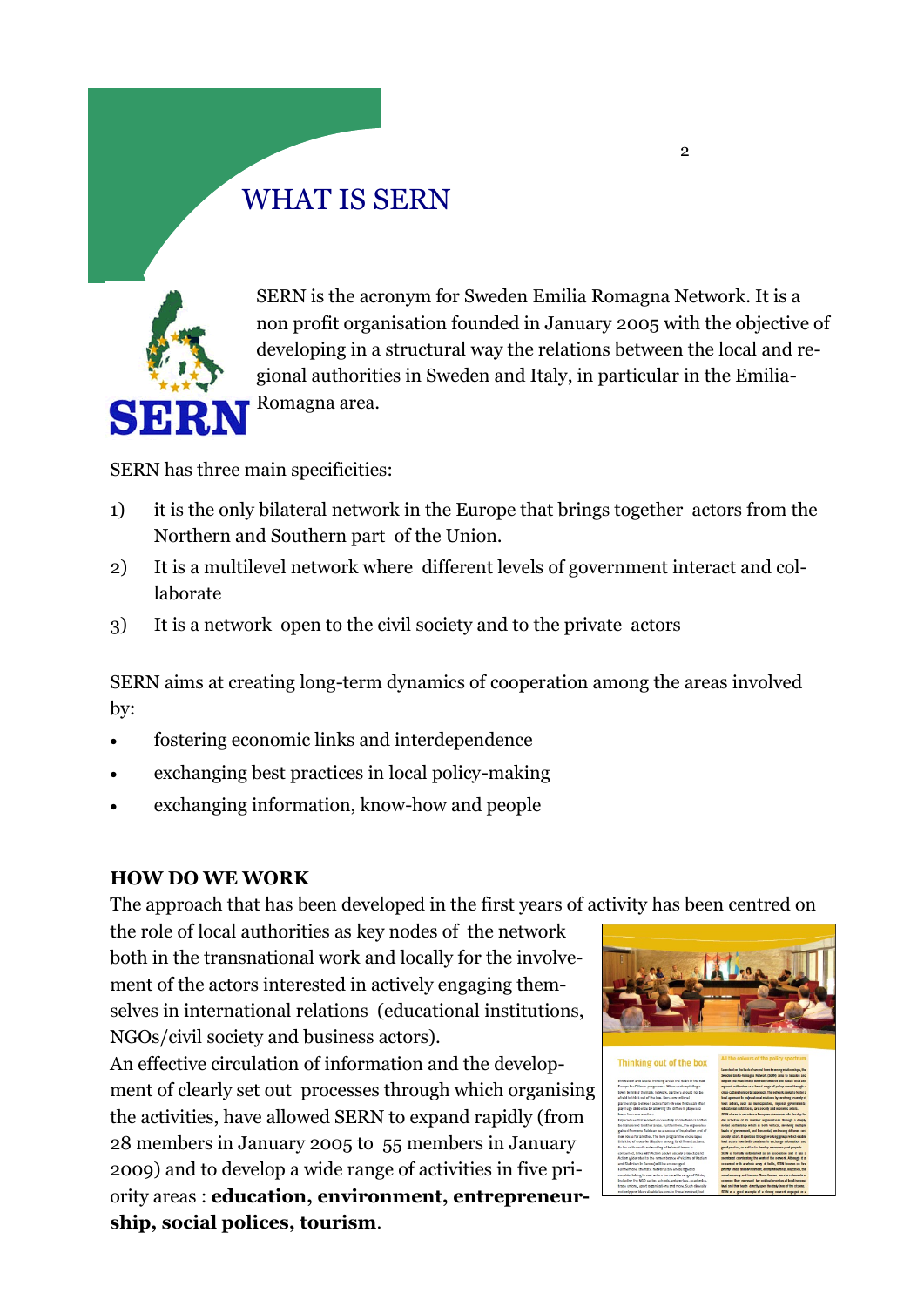### Sweden Emilia Romagna Network



The network has been identified by the European Commission (DG EAC) at European level as one of the organisations to show cases, in the field of thematic networking among twinned cities. In the same way also

in the context of the bilateral relations between Italy and Sweden the role is acquiring an important role as recognised by the meeting between the Swedish head of state and the Swedish foreign Minister in the context of the state visit in the spring of 2009.

From an organisational point of view the structure of the Network set out in the statute consists of a General Assembly gathering annually, an Executive Board consisting of 22 political representatives and a Chairmen representing the Network.

From an operational point of view SERN works through two tools:

*The Secretariat* (currently based in Bologna) having the task to ensure the effectiveness of the work carried out in the priority areas, to foster the development of the network and to assist the members in establishing intra-networks contacts.

The *thematic project groups* created by the members on a specific theme of common concern around which one or more projects are built as a result of a discussion about common objectives, activities and evaluation tools.

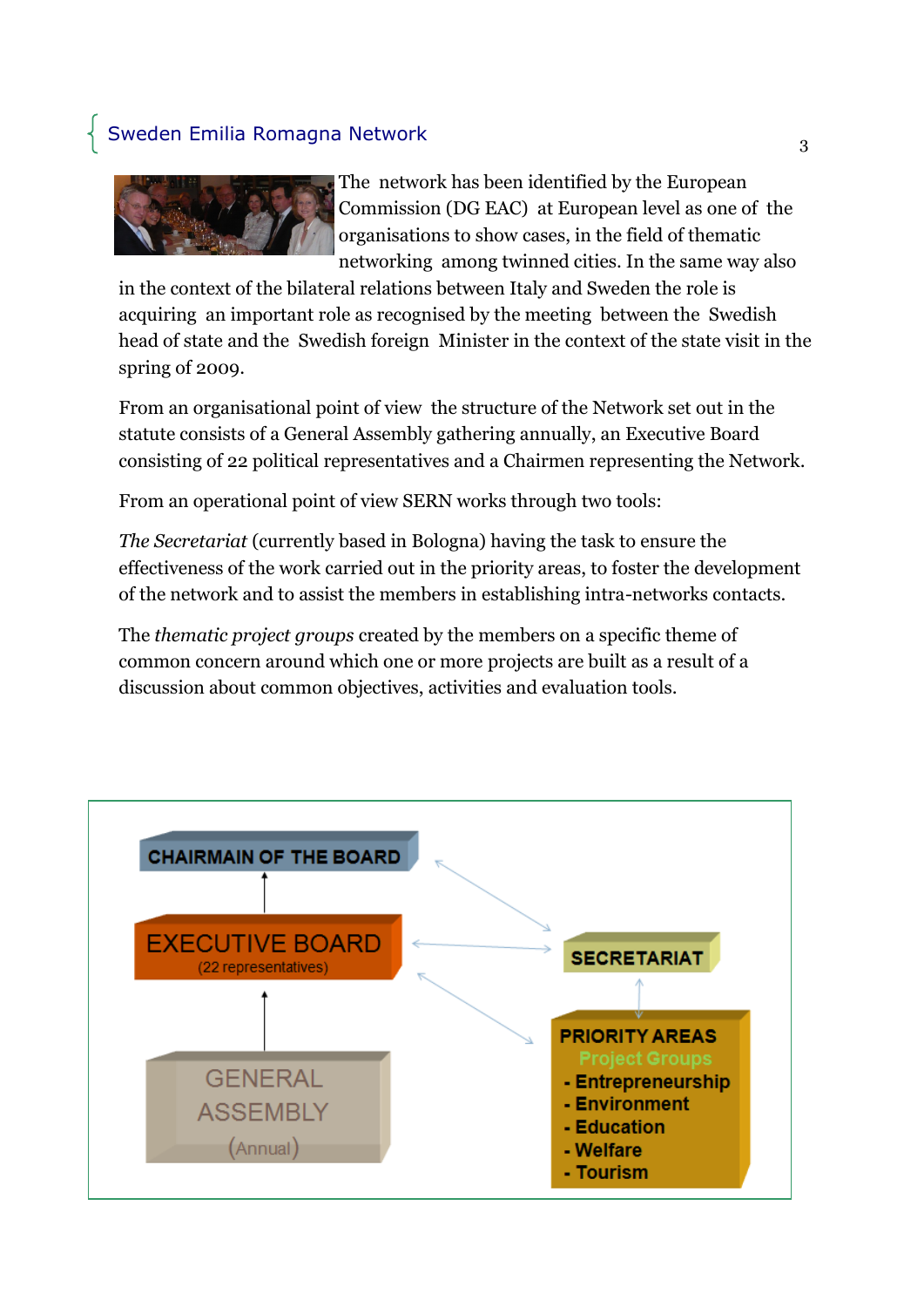

## OUR ACTIVITIES



As a result of the objectives set out by the SERN Board the activities carried out in the five policy areas have been numerous.

Below you will find **a selection** of projects and activities purely bilateral or with a large majority of SERN member.

## **EU Projects**

### **Paths of integration in the educational contexts (2005-2006)**

A EU project on the identification of good practices in the field of integration in schools (Length: 10 months, 7 municipalities, coordinators Stockholm city and Parma municipality). Follow up: cooperation through EU projects in the field of integration among pre-schools and upper-secondary schools.

### **Towards a common approach to violence against women (2006)**

A EU project on the prevention of violence at local level through pilot actions and benchmarking (Length 1 year, 10 member municipalities coordinators Forlì municipality and Falköping Municipality). Follow up: Seminars in Sweden and Italy and study visits.

### **Local development strategies and sustainable tourism (2005-2009)**

The project, co-funded by the European Union, has focused on the exchange of good practices concerning local development strategies aimed at fostering the development of a "slow" tourism in the areas involved. The project has been characterised by a strong involvement of the entrepreneurs, tour operators and by close interaction between public and private actors (ongoing, 11 municipalities, companies, coordinators Jokkmokk municipality and Traversetolo municipality)

### **Quality of life of the seniors (2008-2010)**

There are an increasing number of 60+ people in good mental and physical health with an active lifestyle. This growing ageing society urgently needs the establishing of a creative research and development setting as well as a new set of local polices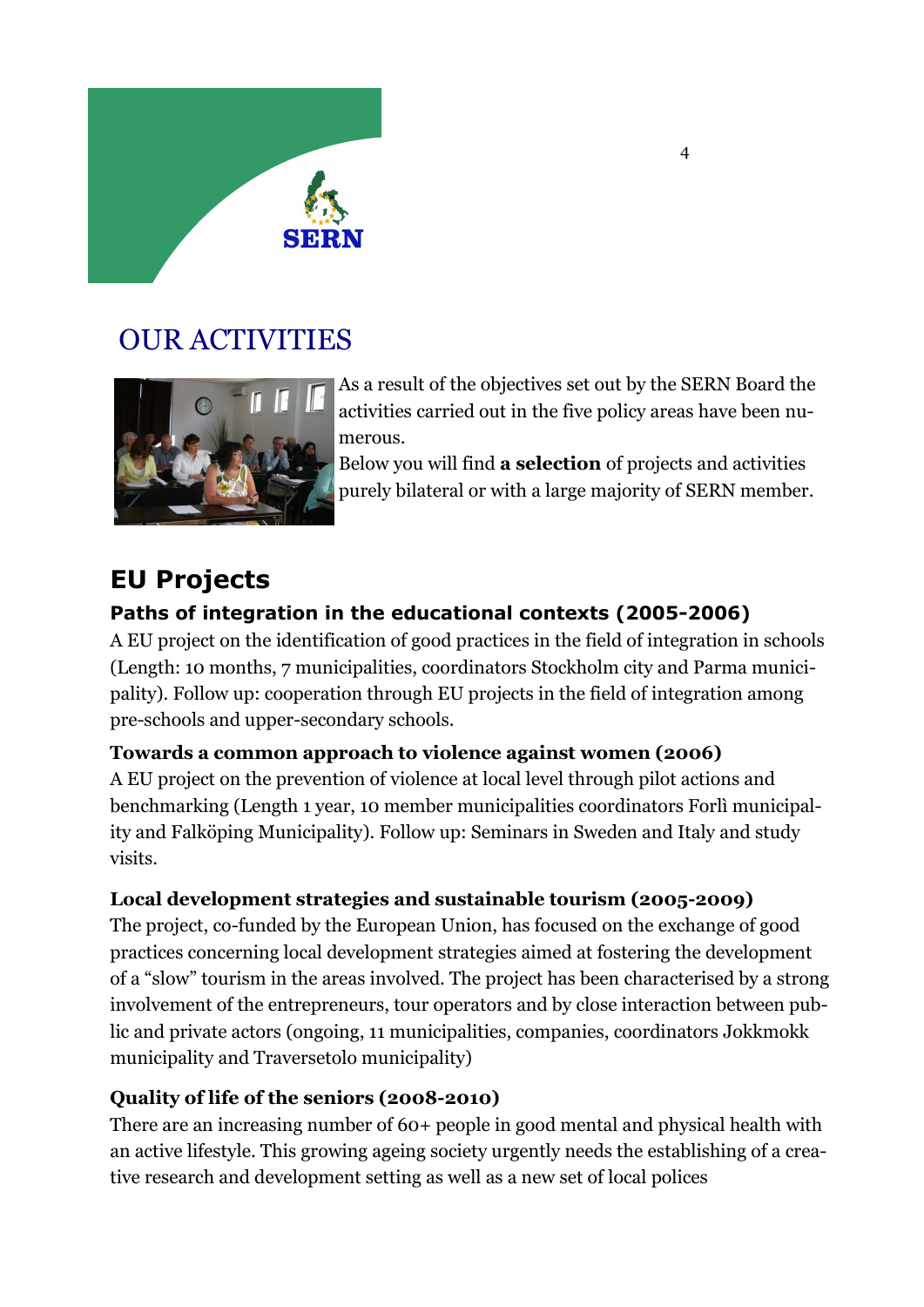so that seniors better cope with living at home and more in general improve the quality of their everyday life, in order also to prevent ageing pathologies (Length: 3 years, Partners: 7 municipalities, universities, companies, NGOs; Coordinators: Parma Municipality and Skövde Municipality).

#### **Quality cities (2008-2009)**

The objective of this project is to create a network of collaboration centred on the comparison of various experiences in the management of quality in public services. In particular the focus has been on quality in the pre-school educational services and services for elderly care offered by the municipalities involved. (Length: 2 years; Partners: 4 municipalities, Coordinators: Scandiano Municipality and Trollhättan City)

#### **Support to parenthood (2008-2009)**

The project aims to improve the municipal services in support of families both from a social and an educational perspective. The project includes several types of activities: benchmarking seminars, exchanges of best practices and joint training activities for professionals.

(Length: 2 years; Partners: 4 municipalities, Coordinators: Scandiano Municipality and Trollhättan City)

In 2009 a new project will be developed on the issue of **energy efficiency** focusing on the planning urban and industrial areas, the development of new solutions in housing and the local policies

# **Other activities/projects**

- Pre-school staff exchange programme 2008-2010
- Regional policies in support of disabled citizens
- Partnerships among schools at all levels
- Promotion of business meetings among SMEs in the agri-food sector
- Cross-Promotion of the areas of the network (Swedish days in Emilia Romagna in 2007 and Emilia Romagna Days in Norrkoping in 2008)
- Exchange among youth groups (themes: music, fight against racism and culture)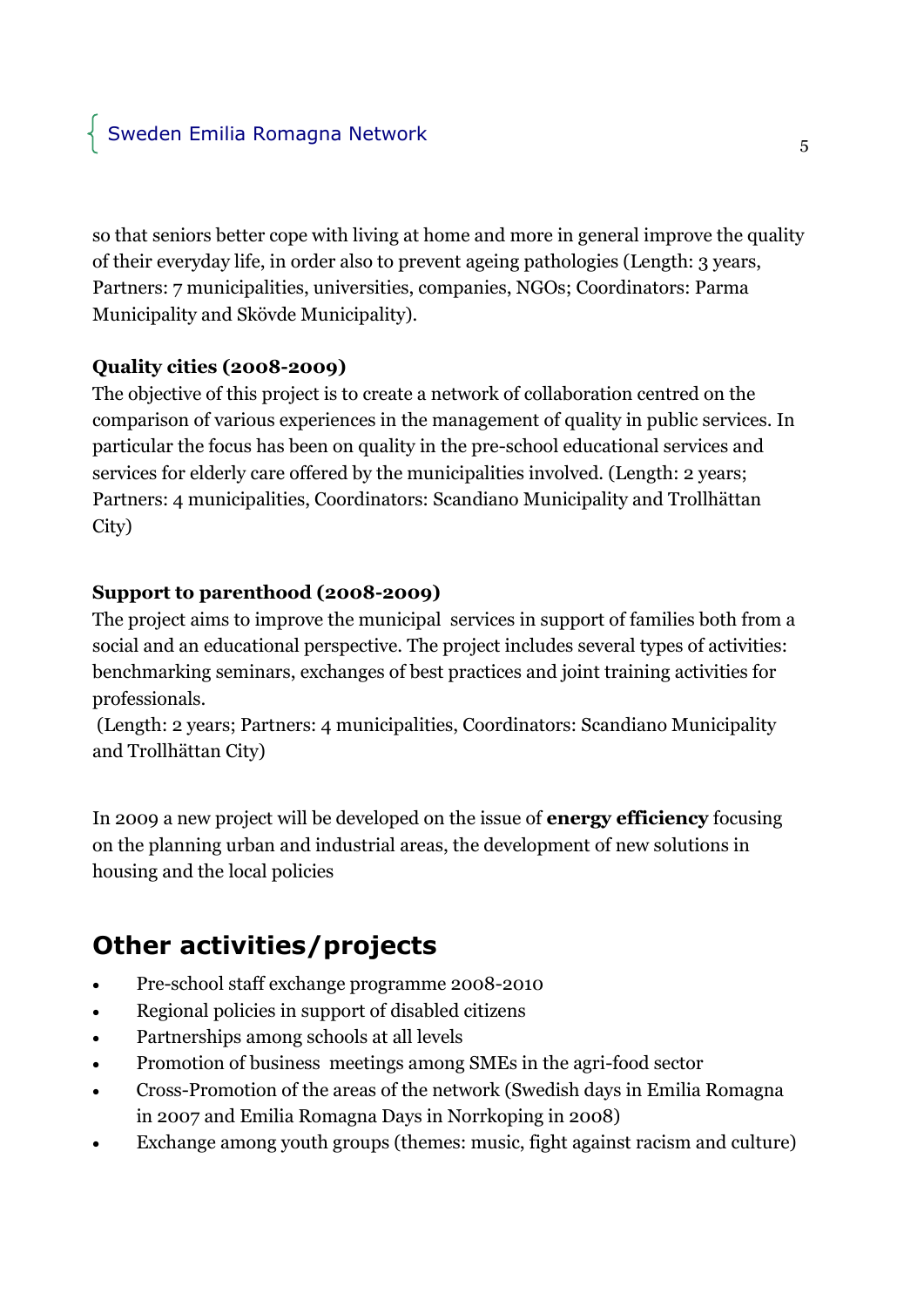

## RESULTS

The activities of the network have generated a wide range of results. The complexity of the activities and the wide number of actors involved have contributed to several achievements.

Some examples of the results produced by the projects at local level.



### **Improvement of local pre-school services**

The exchange of personnel among the pre-school services of the 12 municipalities have led to introduction of new methodologies and pedagogical approaches. In Scandiano, Rimini and Meldola, as a result of the job shadowing activities of their teachers with their Swedish colleagues (20 only in 2008), out-

door educational strategies and activities have been introduced in the regular programmes of the services. At the same time the Swedish participants have tested new methodologies and activities related to fostering creativity through the use of materials the teachers have learnt during their stay in Italy.

### **Improvement of the quality management of the elderly care ser-**



#### **vices**

The project on quality services has led to the introduction both in Sweden and Italy in the municipalities involved new tools for quality management in the elderly care sector. As a result of that, the Italian (Unione Terre Verdiane and Scandiano) and Swedish municipalities (Trollhättan and from

2009 Norrkoping) have defined jointly common quality indicators and the definition of a common charter of services. Their challenge is now to benchmark not only with the neighbouring municipality but with their partners in Europe.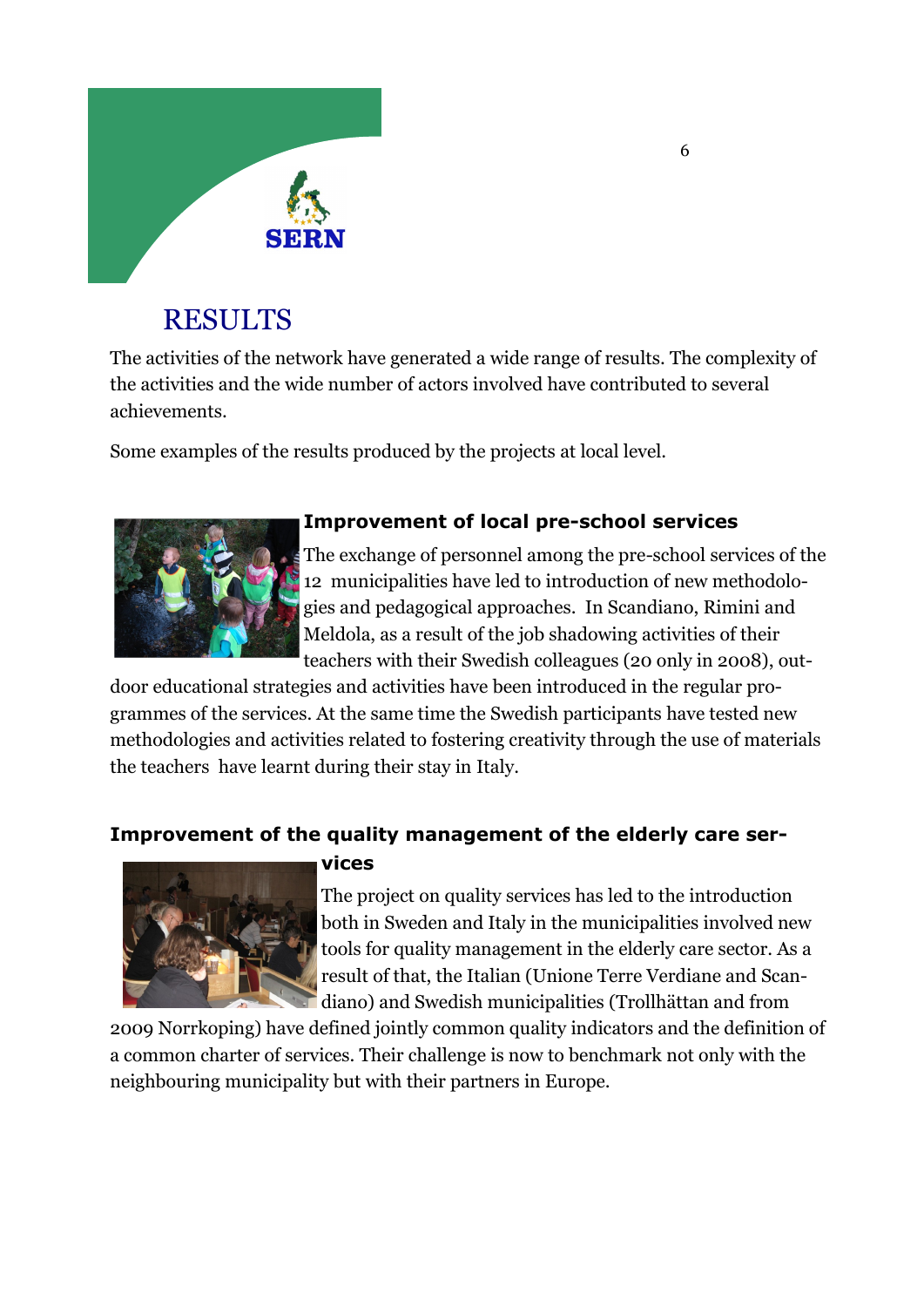#### **A common strategy to support parenthood at local level**



The municipality of Vänersborg together with Imola and Ravenna have engaged in the definition of common guidelines for the support of parents through community networking and the definition of a common approach to young support families. The process has produced the testing of good practices and new services learnt as a result of the seminars, study visits and training sessions involving the professionals. For example, in Vänersborg a

new "youth house" for providing support on the model of those present in Italy will be created and new projects will start locally to foster voluntary work with/for immigrants.

#### **Working together for sustainable tourism at local level**



Entrepreneurs from Sweden (Jokkomkk, Stromstad and Tanum) and Italy (Traversetolo, Montecchio, Montechiarugolo, Felino and Canossa) have been collaborating together and new tourist offers/ packages targeting the public in the other country. In parallel, the local authorities have identified a common framework for continuing and expanding cooperation on the issue of profiling the participating municipalities as destinations characterised by a

sustainable tourism.

| <b>SERN IN FIGURES</b>                                                     |                                                  |
|----------------------------------------------------------------------------|--------------------------------------------------|
| Number of members                                                          | 55 (in Italy 27 - in Sweden 28)                  |
| <b>Activities (Projects, study</b><br>visits, exchanges etc) since<br>2005 | 48<br>(EU Projects, study visits, exchanges etc) |
| EU funded projects                                                         | 31- total EU grants obtained<br>701.430€         |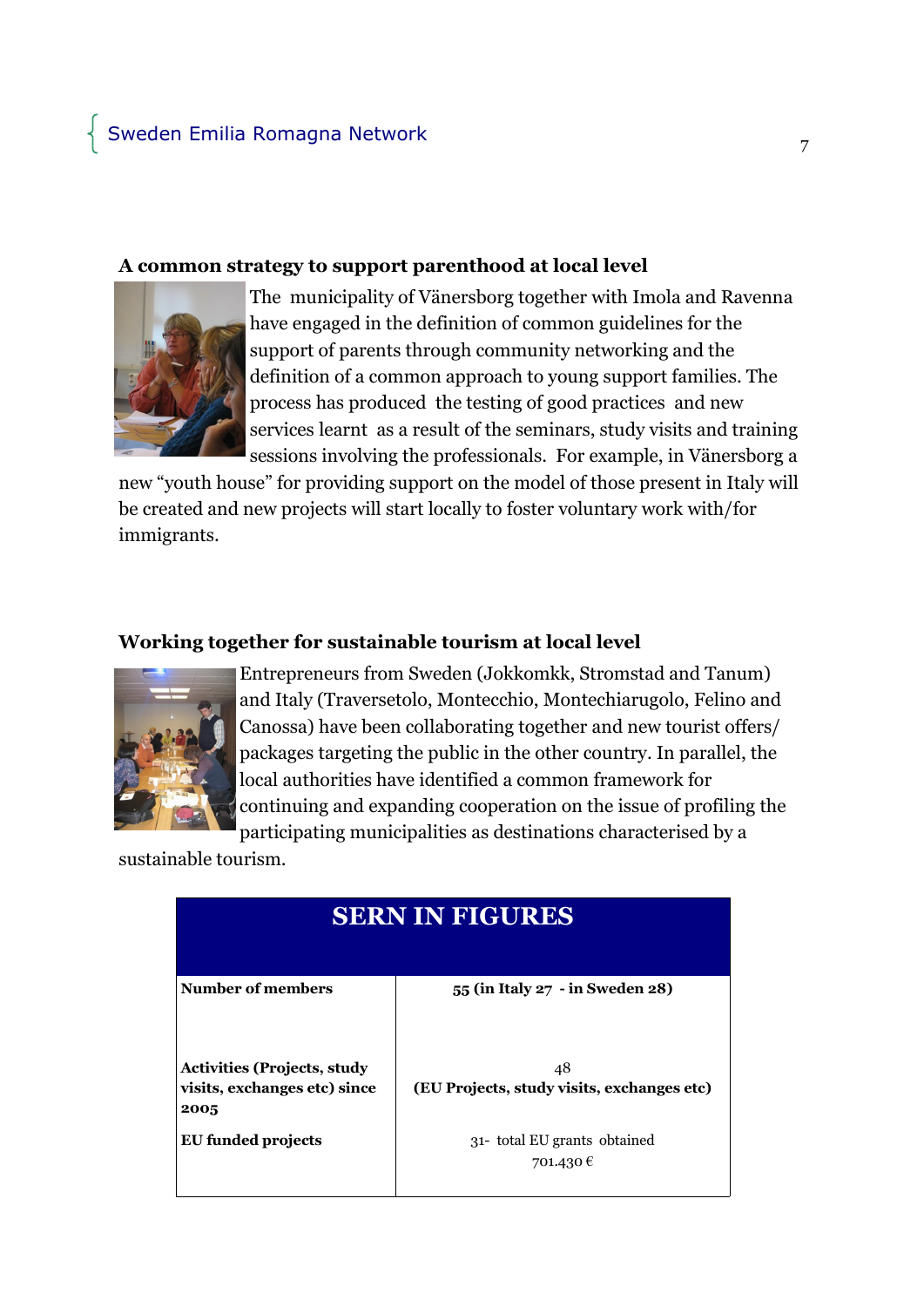

ASS. OF MUNICIPALITIES "BASSA ROMAGNA" ASS. OF MUNICIPALITIES "IL TRICOLORE" CITY OF MOLNDAL; CITY OF TROLLHÄTTAN COMUNITÀ MONTANA VALLI DEL TARO E DEL CENO; COUNTY COUNCIL OF NORRBOTTEN; KOMMUNFORBUNDET NORRBOTTEN ; MUNICIPALITY OF ALE; MUNICIPALITY OF ÄLVSBYN; MUNICIPALITY OF ARJEPLOG; MUNICIPALITY OF ARVIDSJAUR; MUNICIPALITY OF BERTINORO; MUNICIPALITY OF BODEN; MUNICIPALITY OF BORGO VAL DI TARO; MUNICIPALITY OF BRISIGHELLA; MUNICIPALITY OF CANOSSA; MUNICIPALITY OF CERVIA; MUNICIPALITY OF COLLECCHIO; MUNICIPALITY OF FALKÖPING; MUNICIPALITY OF FELINO; MUNICIPALITY OF FORLÍ; MUNICIPALITY OF IMOLA; MUNICIPALITY OF JOKKMOKK; MUNICIPALITY OF KALIX; MUNICIPALITY OF MELDOLA ; MUNICIPALITY OF MONTECCHIO EMILIA; MUNICIPALITY OF MONTECHIARUGOLO; MUNICIPALITY OF NORRKÖPING; MUNICIPALITY OF OVERTORNEA; MUNICIPALITY OF PARMA ; MUNICIPALITY OF PITEA; MUNICIPALITY OF RAVENNA; MUNICIPALITY OF RIMINI; MUNICIPALITY OF SALA BAGANZA;

MUNICIPALITY OF SCANDIANO; MUNICIPALITY OF SKÖVDE; MUNICIPALITY OF SÖDERKÖPING; MUNICIPALITY OF TRAVERSETOLO; MUNICIPALITY OF VÄNESBORG; PROVINCE OF PARMA; PROVINCE OF REGGIO EMILIARE-GIONAL GROWTH NORTH OF BOHU-SLÄN; REGIONFORBUNDET OSTSAM UNIONE DI COMUNI "TERRE VER-DIANE"; VÄSTRA GÖTALAND REGION;

AICCRE EMILIA-ROMAGNA APINDUSTRIA PARMA; COOP PROGES; INTUR FIPE RIMINI: KOOPERATIVUTV. VASTRA GÖTA-LAND; MAT PRODUCENTERNA I NORR; STRADA DEL PROSCIUTTO PARMA; OSTGÖTA COOP;